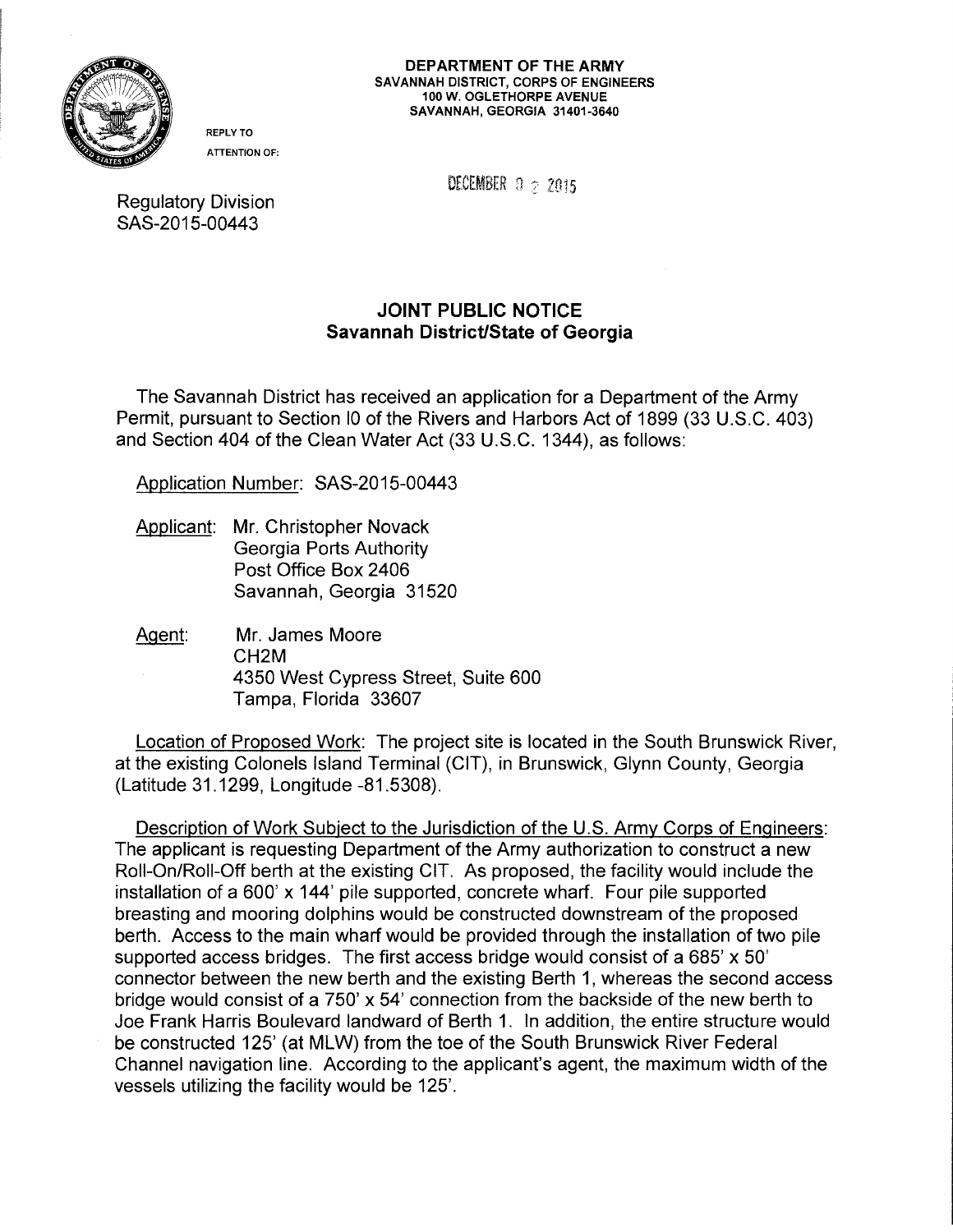To provide sufficient water depths for the vessels at this location, the applicant is also proposing to construct a berth. The proposed berth would be dredged to -36 MLW (plus 2' of allowable overdredge). Approximately 285,000 cubic yards (CYs) of material would be removed via a hydraulic cutterhead dredge and pumped to the Andrews Island Confined Disposal Facility (CDF). Dredged material would include 9.8 acres of riverine sediment (i.e. open water habitat) and 0.38 acre of salt marsh. The proposed CDF is located across the South Brunswick River, and east of the proposed project location. The effluent discharged from the proposed CDF would enter into the Turtle River. To maintain the berth, the applicant is proposing to annually remove 8,000 CYs of accumulated sediment via a hydraulic cutterhead and/or clamshell dredge. Maintenance material would also be disposed of in the Andrew's Island CDF.

To offset the loss in aquatic function to salt marsh, the applicant has proposed the creation of 1.54 acres of salt marsh on Colonel's Island.

Support piles for the main wharf, access bridges, breasting and mooring dolphins would vary in size and length depending on location and load requirements. The piles would consist of either precast concrete or steel pipe pile driven in either by vibratory hammer or impact hammer operated from barges or landside access. Portable construction mats would be utilized for temporary access through salt marsh during the construction of the southern access bridge. According to the applicant, all work would be performed utilizing Best Management Practices, including turbidity screens and silt fencing.

## **BACKGROUND**

The applicant sampled and tested the sediments to be dredged per the "USEPA/USACE Evaluation of Dredged Material Proposed for Discharge into Waters of the US-Inland Testing Manual. On August 21, 2015, the applicant's agent, CH2M, submitted a report entitled "Tier II Sediment Sampling Report, GPA-CIT Berth 4, South Brunswick River at Colonel's Island Terminal, Brunswick, Glynn County, Georgia," stating "while the potential exists for slight exceedances of ERL/ESV concentrations and ISWQS, Terracon believes that the inherent background concentrations within the South Brunswick River and the volume/flow of water present indicates that the analytical data does not suggest that dredge discharges will contribute to degradation of water quality."

This Joint Public Notice announces a request for authorizations from both the U.S. Army Corps of Engineers and the State of Georgia. The applicant's proposed work may also require local governmental approval.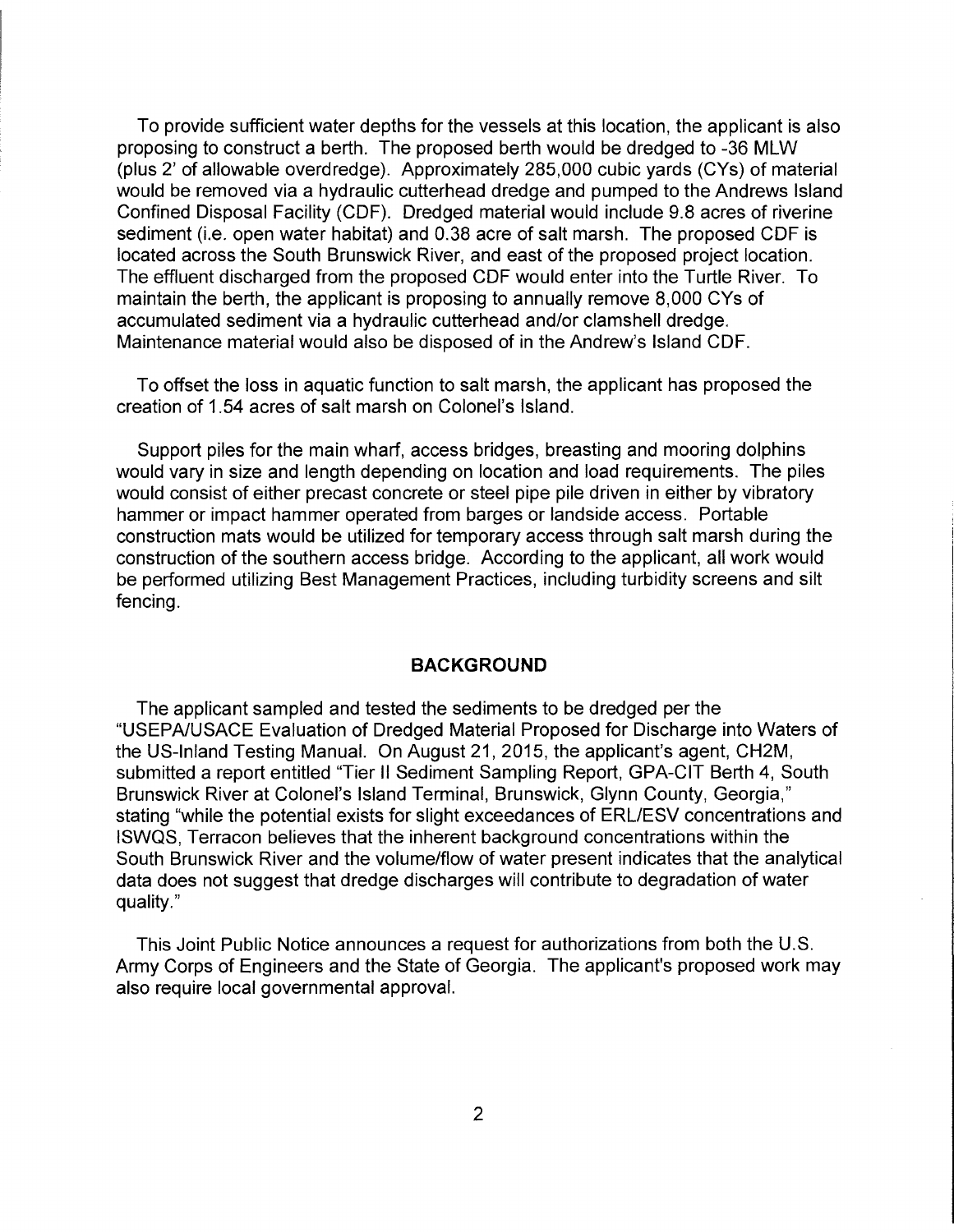## **STATE OF GEORGIA**

Water Quality Certification: The Georgia Department of Natural Resources, Environmental Protection Division, intends to certify this project at the end of 30 days in accordance with the provisions of Section 401 of the Clean Water Act, which is required for a Federal Permit to conduct activity in, on, or adjacent to the waters of the State of Georgia. Copies of the application and supporting documents relative to a specific application will be available for review and copying at the office of the Georgia Department of Natural Resources, Environmental Protection Division, Watershed Protection Branch, 2 MLK Jr. Drive, Suite 418, Atlanta, Georgia 30334, during regular office hours. A copier machine is available for public use at a charge of 10 cents per page. All coastal projects are filed at our Brunswick office and will need to be requested from Mr. Bradley Smith at Bradley.Smith@dnr.ga.gov. Any person who desires to comment, object, or request a public hearing relative to State Water Quality Certification must do so within 30 days of the State's receipt of application in writing and state the reasons or basis of objections or request for a hearing. The application can be reviewed in the Savannah District, U.S. Army Corps of Engineers, Regulatory Division, 100 W. Oglethorpe Avenue, Savannah, Georgia 31401-3640.

State-owned Property and Resources: The applicant may also require assent from the State of Georgia, which may be in the form of a license, easement, lease, permit or other appropriate instrument.

Marshland Protection: This notice also serves as notification of a request to alter coastal marshlands (under the provision of the Coastal Marshlands Protection Act, Georgia Laws, 1970, p. 939 and as amended), if required. Comments concerning this action should be submitted to the Ecological Services Section, Coastal Resources Division, Georgia Department of Natural Resources, One Conservation Way, Brunswick, Georgia 31523-8600 (Telephone 912-264-7218).

Georgia Coastal Management Program: Prior to the Savannah District Corps of Engineers making a final permit decision on this application, the project must be certified by the Georgia Department of Natural Resources, Coastal Resources Division, to be consistent with applicable provisions of the State of Georgia Coastal Management Program (15 CFR 930). Anyone wishing to comment on Coastal Management Program certification of this project should submit comments in writing within 30 days of the date of this notice to the Federal Consistency Coordinator, Ecological Services Section, Coastal Resources Division, Georgia Department of Natural Resources, One Conservation Way, Brunswick, Georgia 31523-8600 (Telephone 912-264-7218).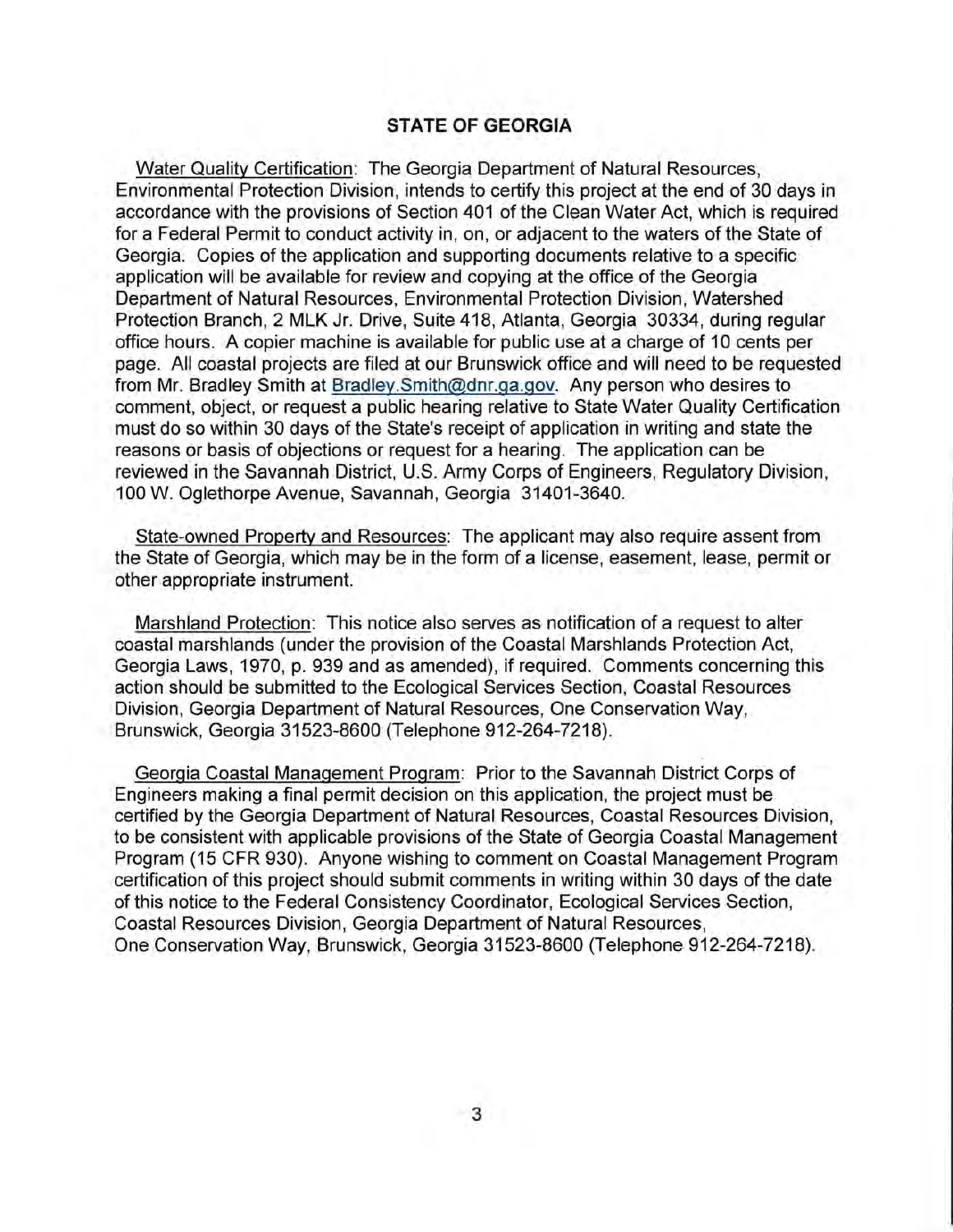## **U.S. ARMY CORPS OF ENGINEERS**

The Savannah District must consider the purpose and the impacts of the applicant's proposed work, prior to a decision on issuance of a Department of the Army Permit.

Cultural Resources Assessment: Review of the latest published version of the National Register of Historic Places indicates that no registered properties or properties listed as eligible for inclusion are located at the site or in the area affected by the proposed work. The applicant has performed a side scan sonar and magnetometer underwater survey of the proposed dredging area and area adjacent to the Federal channel. According to the agent, no objects were detected within the project area. Presently unknown archaeological, scientific, prehistorical or historical data may be located at the site and could be affected by the proposed work.

Essential Fish Habitat (EFH): This notice initiates the EFH consultation requirements of the Magnuson-Stevens Fishery Conservation and Management Act. The applicant's proposal would result in the destruction or alteration of approximately 0.38 acre of EFH utilized by various life stages of species comprising the shrimp, bluefish or snapper grouper management complexes. Our initial determination is that the proposed action would not have an individual or cumulatively substantial adverse impact on EFH or federally managed fisheries in the Atlantic Ocean. Our final determination relative to project impacts to EFH and the need for mitigation measures are subject to review by and coordination with the NMFS and the South Atlantic Fisheries Management Council.

Endangered Species: The proposed project may affect but is not likely to adversely affect the West Indian manatee (Trichechus manatus), provided the Corps includes the 2007 Savannah District Standard Manatee Conditions in any draft permit issued for this project.

In addition, the proposed project may affect but is not likely to adversely affect the shortnose sturgeon (Acipenser brevirostrum) and the Atlantic sturgeon (Acipenser oxyrhynchus oxyrhynchus).

The applicant is currently coordinating with the USFWS regarding potential impacts to nesting sea turtles resulting from ambient light glow coming from the Colonel's Island Terminal. At this time, the Corps has not made an effects determination for potential impacts to nesting sea turtles for the proposed project.

Pursuant to Section 7(c) of the Endangered Species Act of 1973, as amended (16 U.S.C. 1531 et seq.), we request information from the U.S. Department of the Interior, Fish and Wildlife Service, the U.S. Department of Commerce, National Oceanic and Atmospheric Administration, National Marine Fisheries Service; or, any other interested party, on whether any species listed or proposed for listing may be present in the area.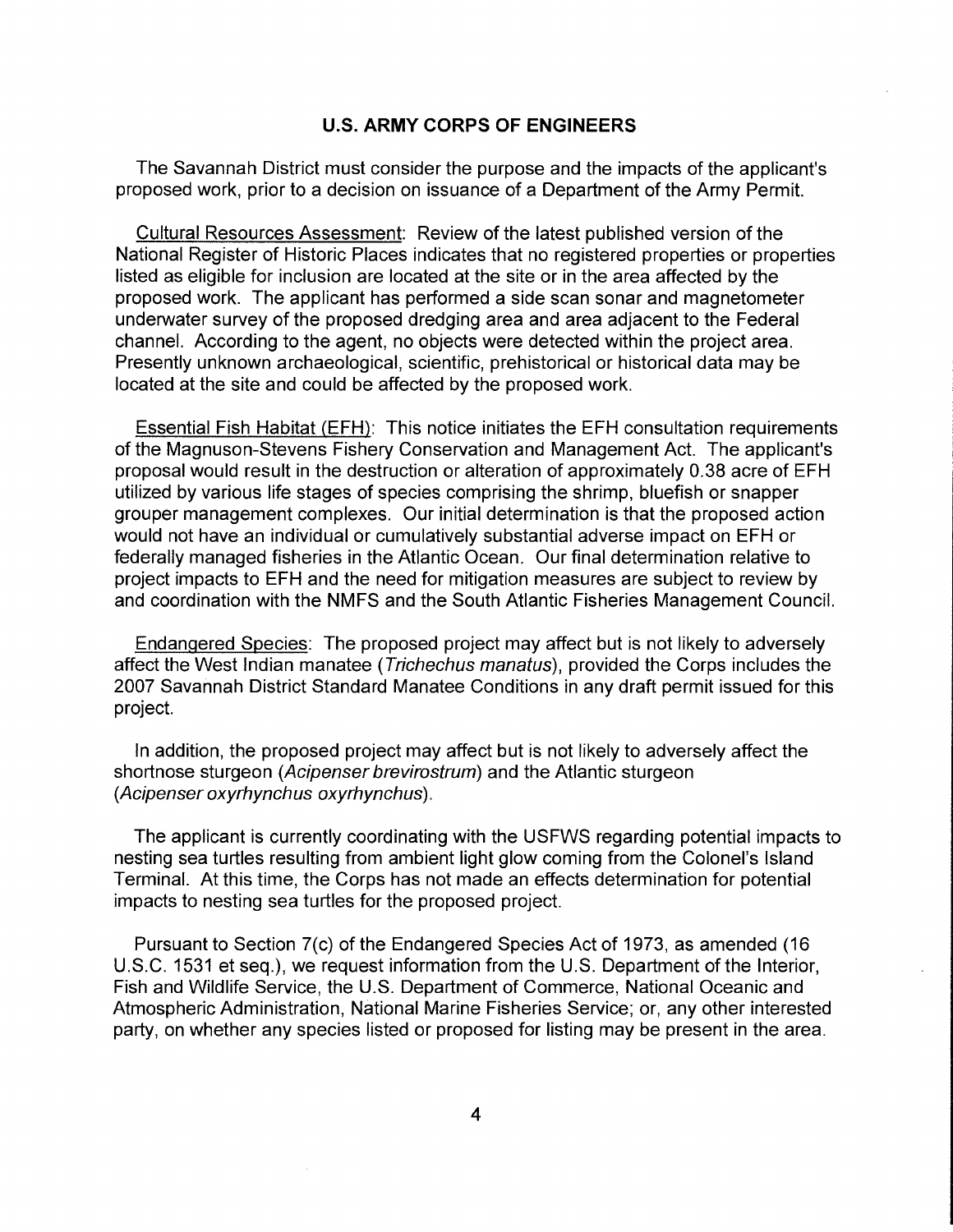Public Interest Review: The decision whether to issue a permit will be based on an evaluation of the probable impact including cumulative impacts of the proposed activity on the public interest. That decision will reflect the national concern for both protection and utilization of important resources. The benefit, which reasonably may be expected to accrue from the proposal, must be balanced against its reasonably foreseeable detriments. All factors, which may be relevant to the proposal will be considered including the cumulative effects thereof; among those are conservation, economics, aesthetics, general environmental concerns, wetlands, historic properties, fish and wildlife values, flood hazards, flood plain values, land use, navigation, shoreline erosion and accretion, recreation, water supply and conservation, water quality, energy needs, safety, food and fiber production, mineral needs, considerations of property ownership and in general, the needs and welfare of the people.

Consideration of Public Comments: The U.S. Army Corps of Engineers is soliciting comments from the public; federal, state, and local agencies and officials; Native American Tribes; and other interested parties in order to consider and evaluate the impacts of this proposed activity. Any comments received will be considered by the U.S. Army Corps of Engineers to determine whether to issue, modify, condition or deny a permit for this proposal. To make this decision, comments are used to assess impacts on endangered species, historic properties, water quality, general environmental effects, and the other public interest factors listed above. Comments are used in the preparation of an Environmental Assessment and/or an Environmental Impact Statement pursuant to the National Environmental Policy Act. Comments are also used to determine the need for a public hearing and to determine the overall public interest of the proposed activity.

Application of Section 404(b)(1) Guidelines: The proposed activity involves the discharge of dredged or fill material into the waters of the United States. The Savannah District's evaluation of the impact of the activity on the public interest will include application of the guidelines promulgated by the Administrator, Environmental Protection Agency, under the authority of Section 404(b) of the Clean Water Act.

Public Hearing: Any person may request, in writing, within the comment period specified in this notice, that a public hearing be held to consider this application for a Department of the Army permit. Requests for public hearings shall state, with particularity, the reasons for requesting a public hearing. The decision whether to hold a public hearing is at the discretion of the District Engineer, or his designated appointee, based on the need for additional substantial information necessary in evaluating the proposed project.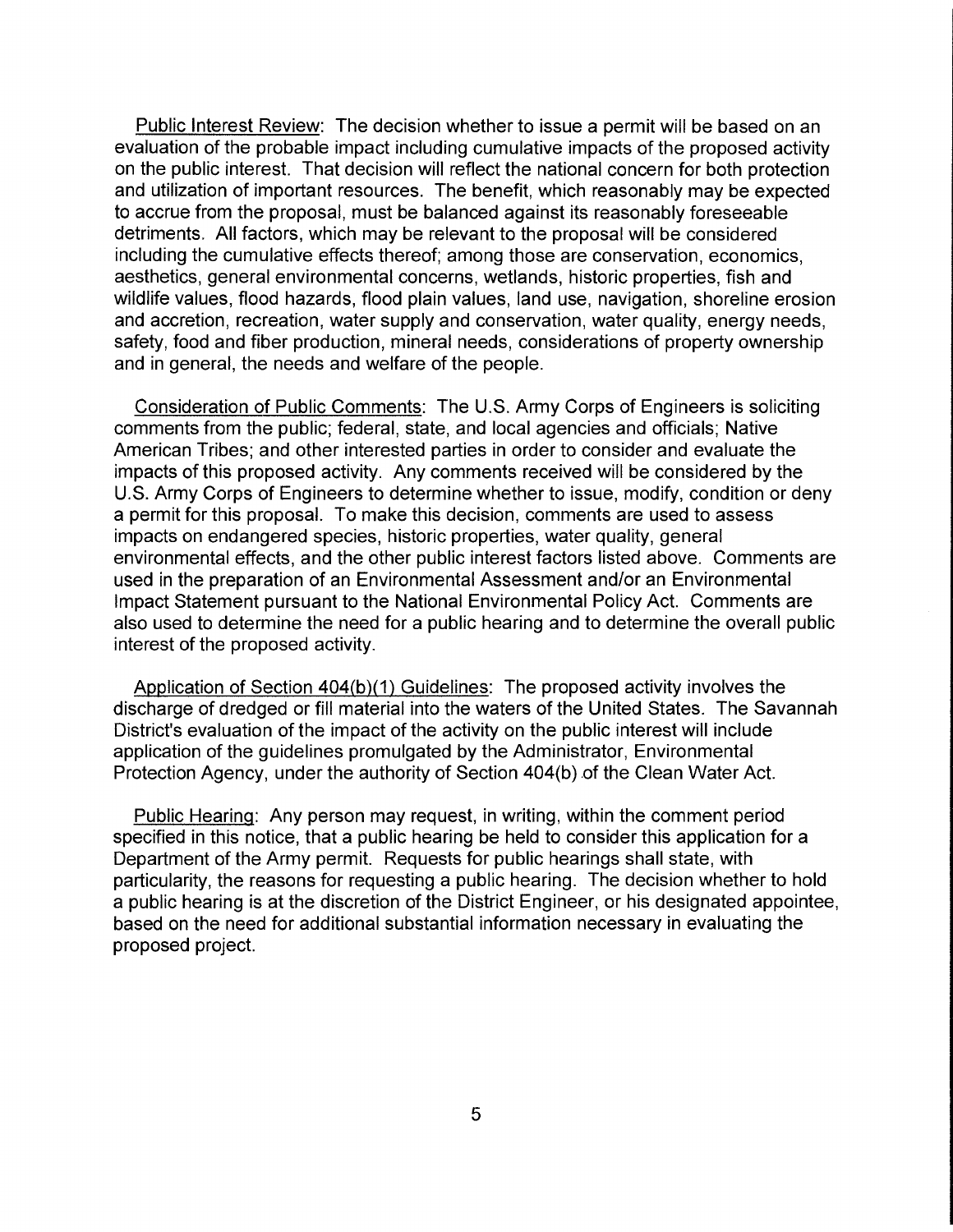Comment Period: Anyone wishing to comment on this application for a Department of the Army Permit should submit comments in writing to the Commander, U.S. Army Corps of Engineers, Savannah District, Attention: Mrs. Sarah E. Wise, 100 W. Oglethorpe Avenue, Savannah, Georgia 31401-3640, no later than 30 days from the date of this notice. Please refer to the applicant's name and the application number in your comments.

If you have any further questions concerning this matter, please contact Mrs. Sarah E. Wise, Project Manager, Coastal Branch at 912-652-5550.

**Encls** 

- 1. Location Map (Sheet 2 of 12)
- 2. Site Plan (Sheet 3 of 12)
- 3. Berthing Plan (Sheet 4 of 12)
- 4. New Berth Layout Plan (Sheet 5of12)
- 5. New Berth Dredging Plan (Sheet 6 of 12)
- 6. Section A (Sheet 7 of 12)
- 7. Section B (Sheet 8 of 12)
- 8. Section C (Sheet 9 of 12)
- 9. Section D (Sheet 10 of 12)
- 10. Section E (Sheet 11 of 12)
- 11. Disposal Area Map (Sheet 12 of 12)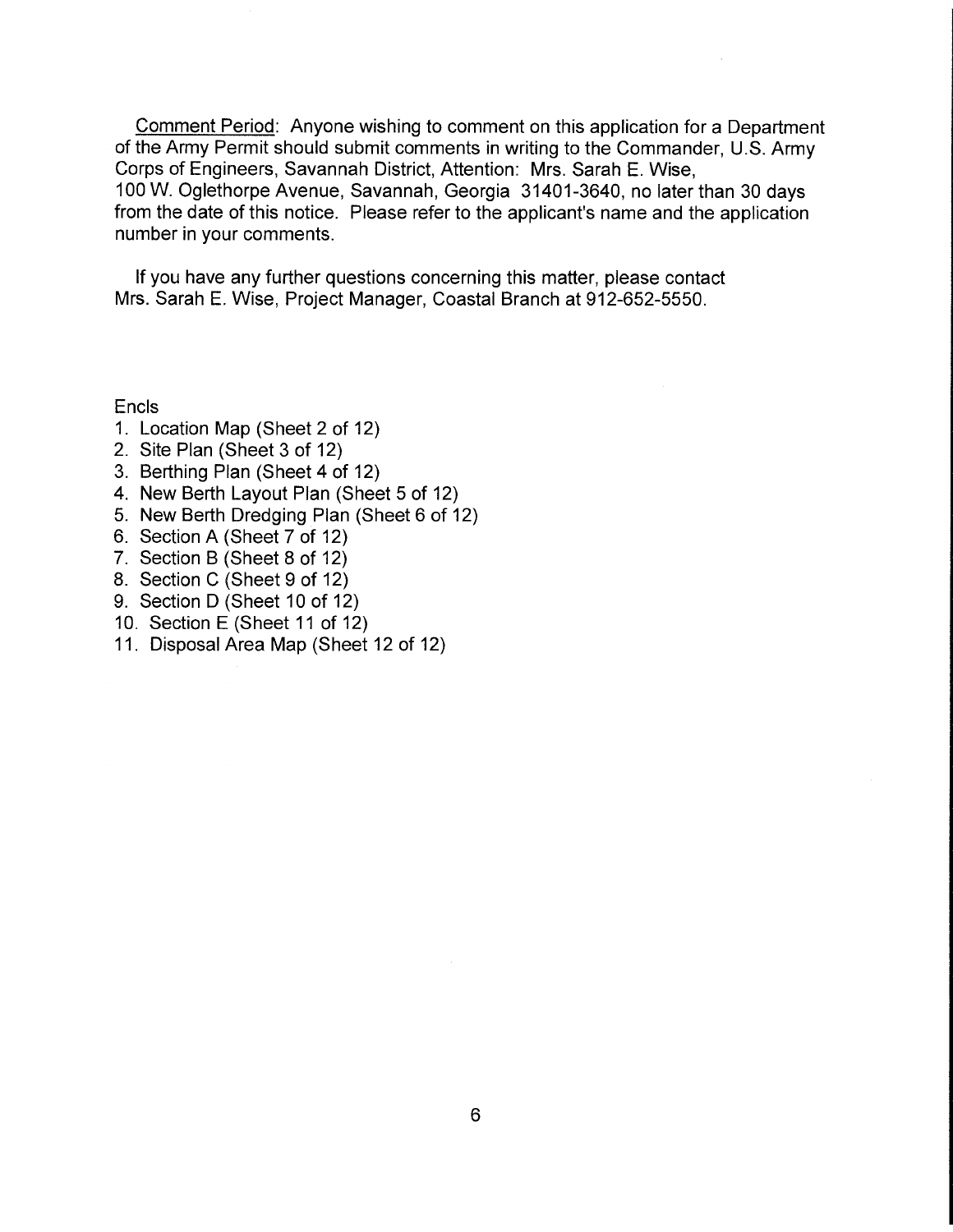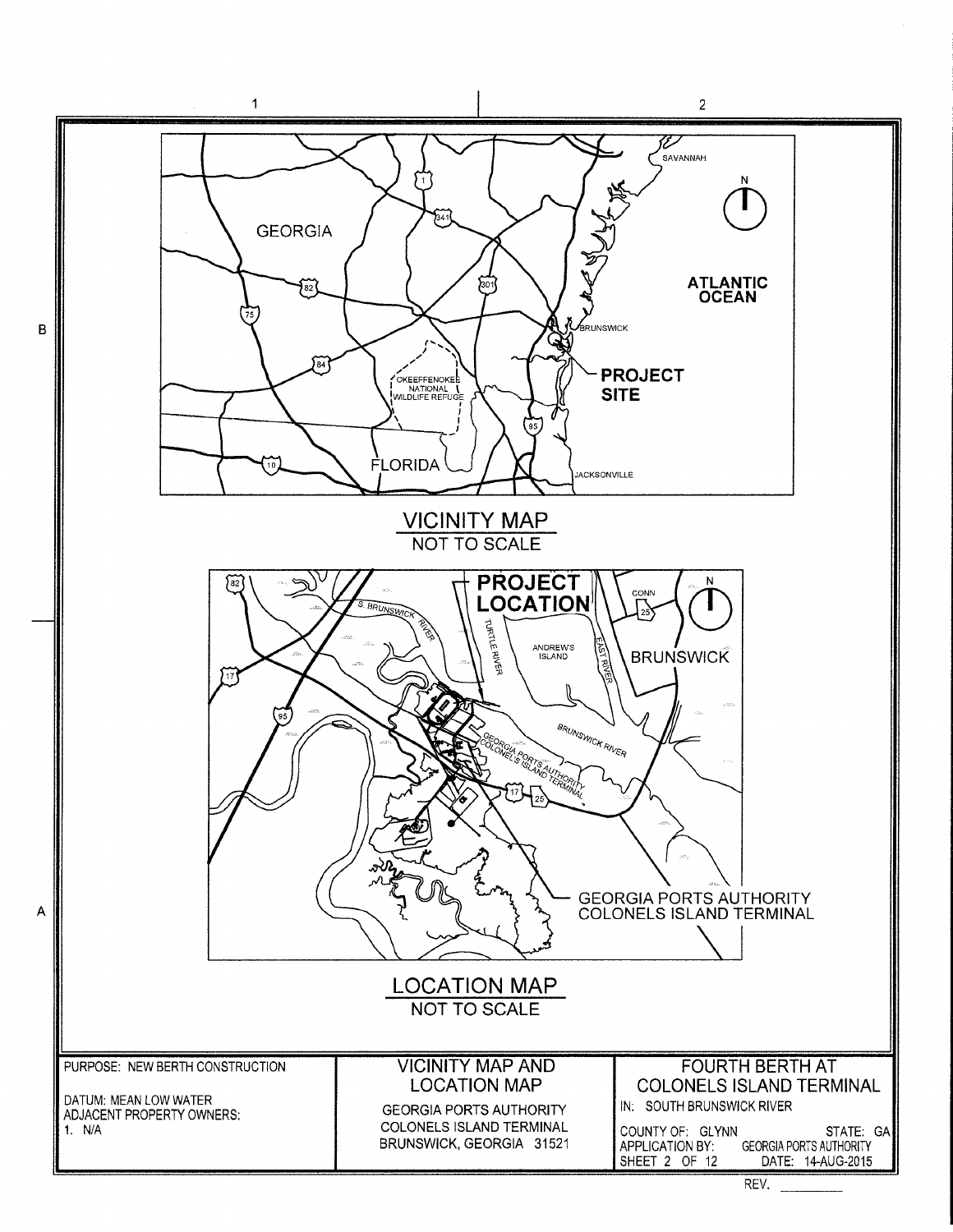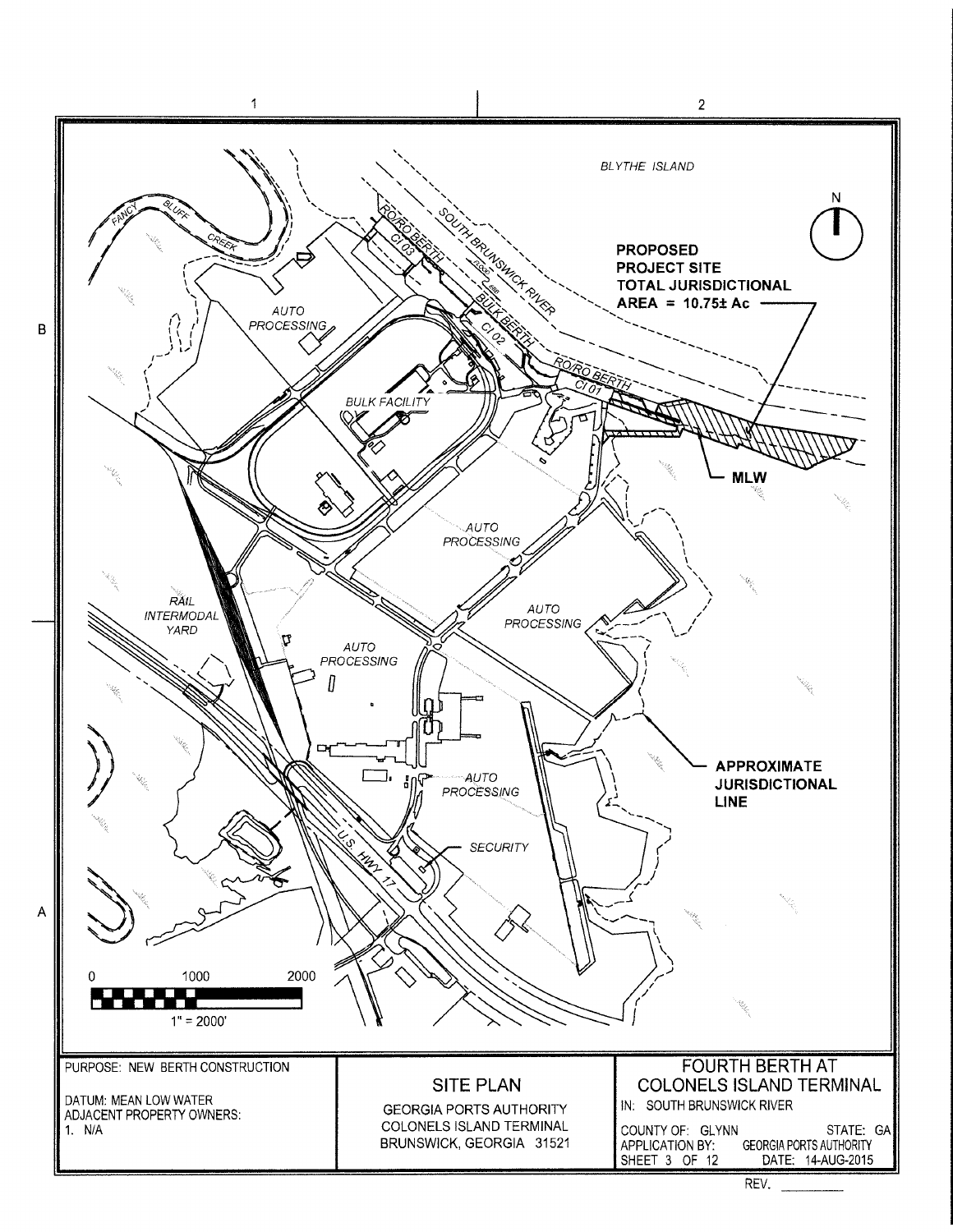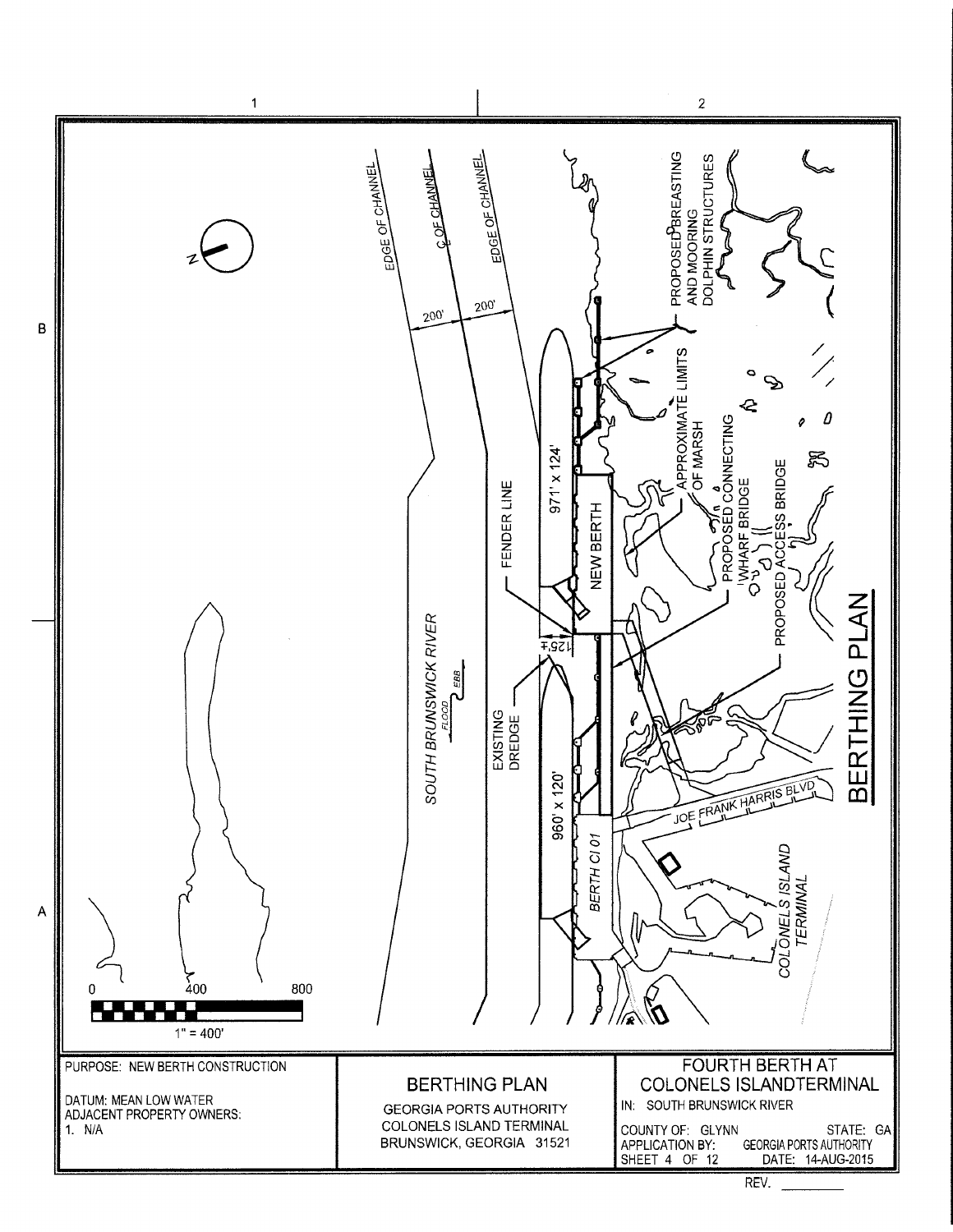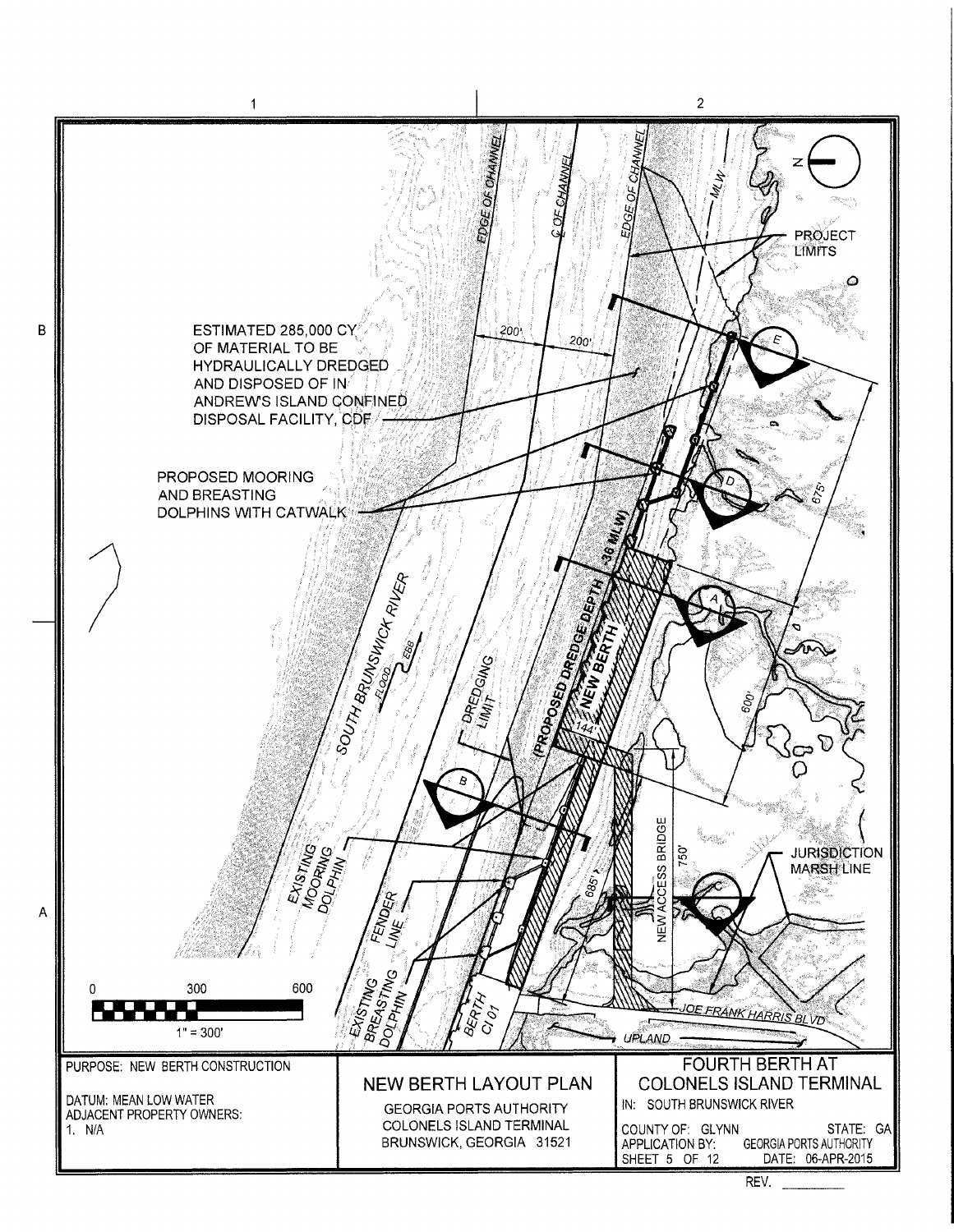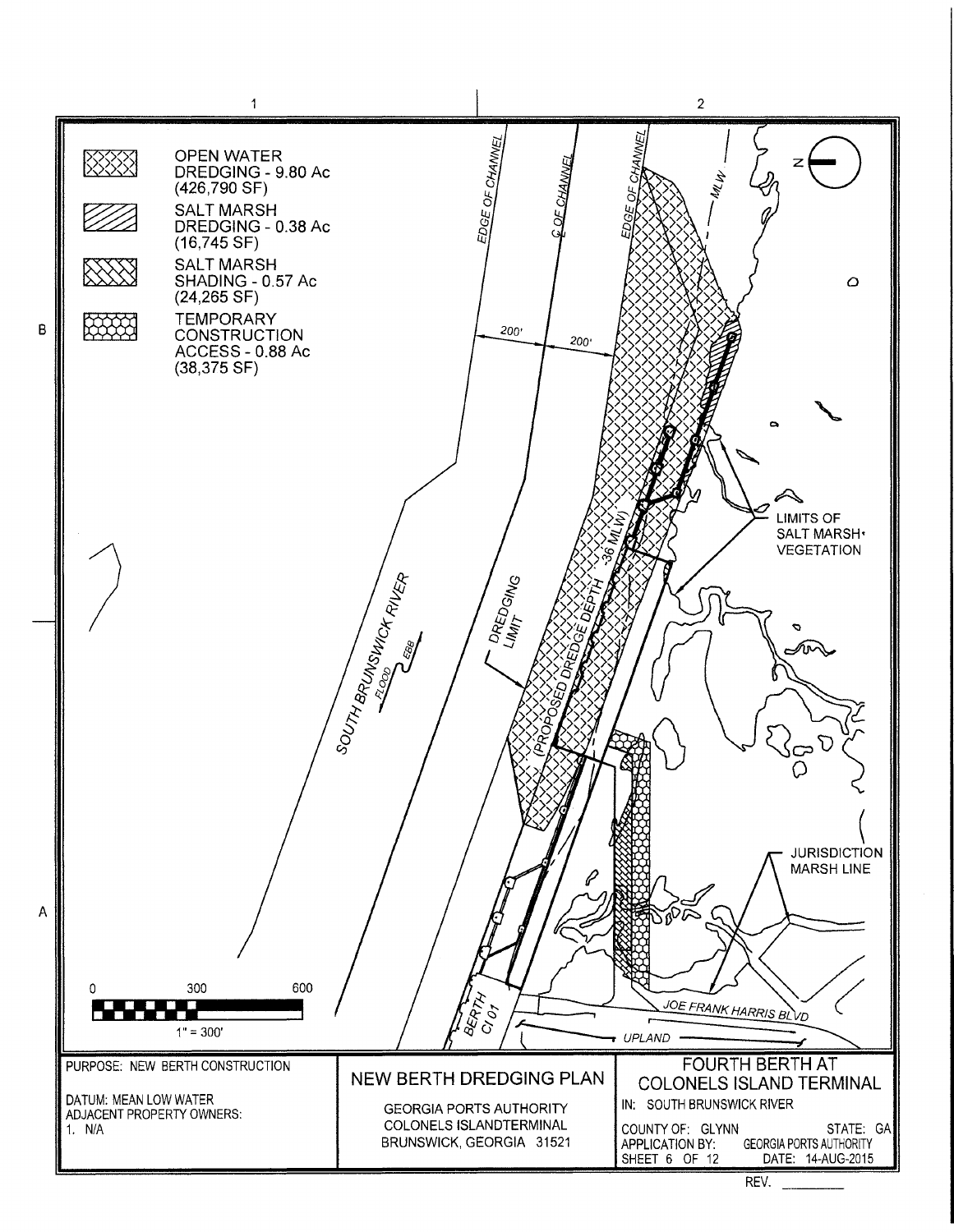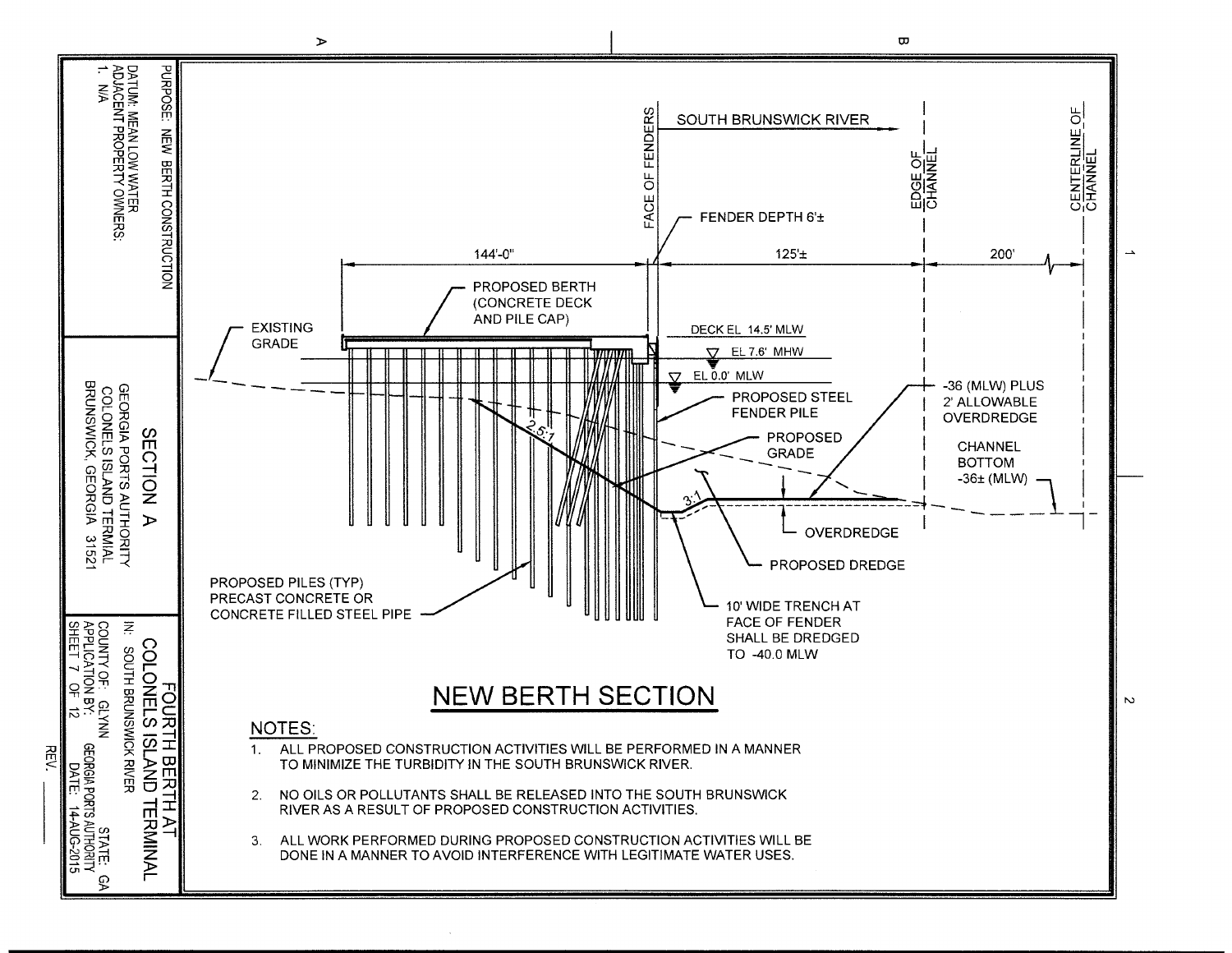

**REV**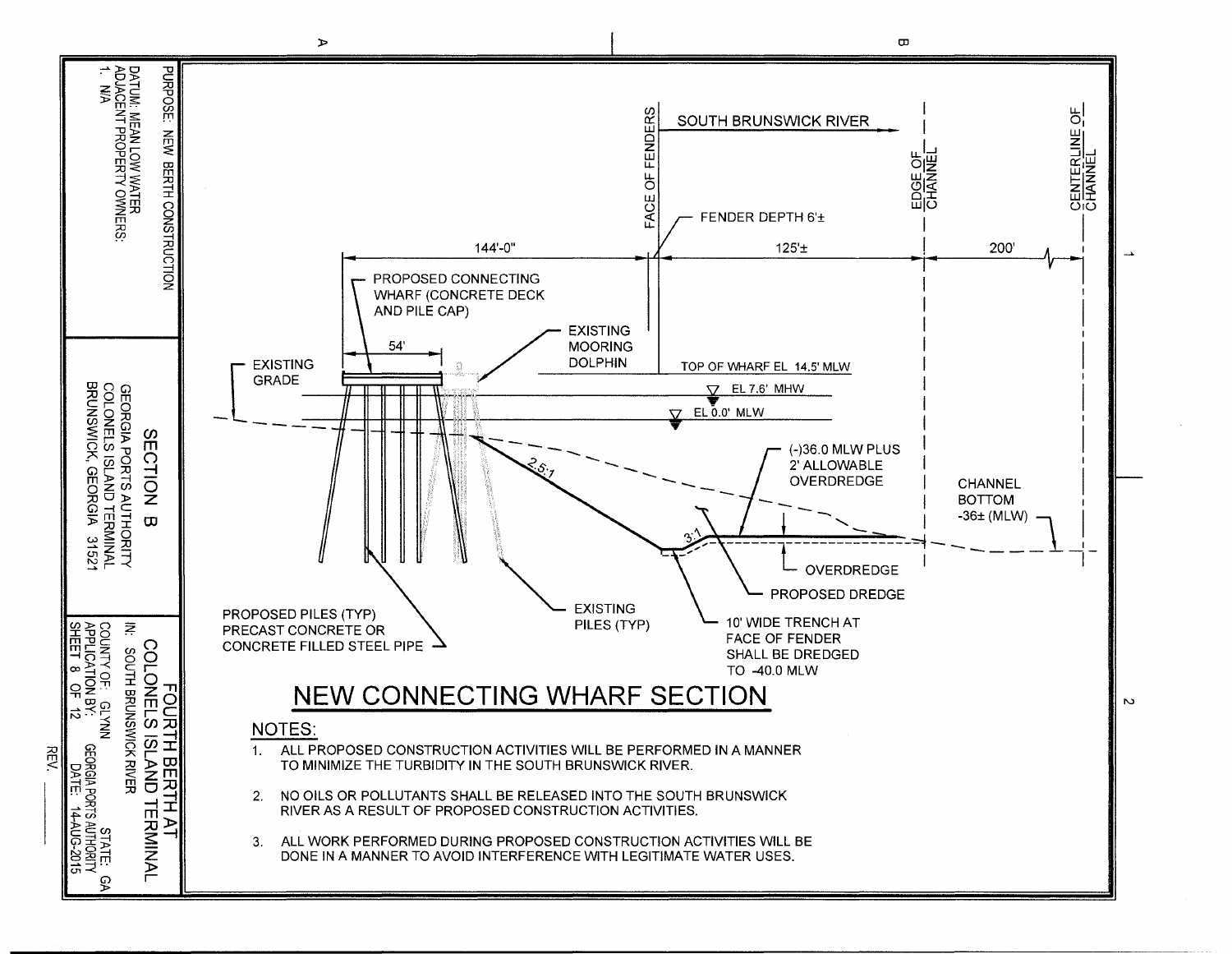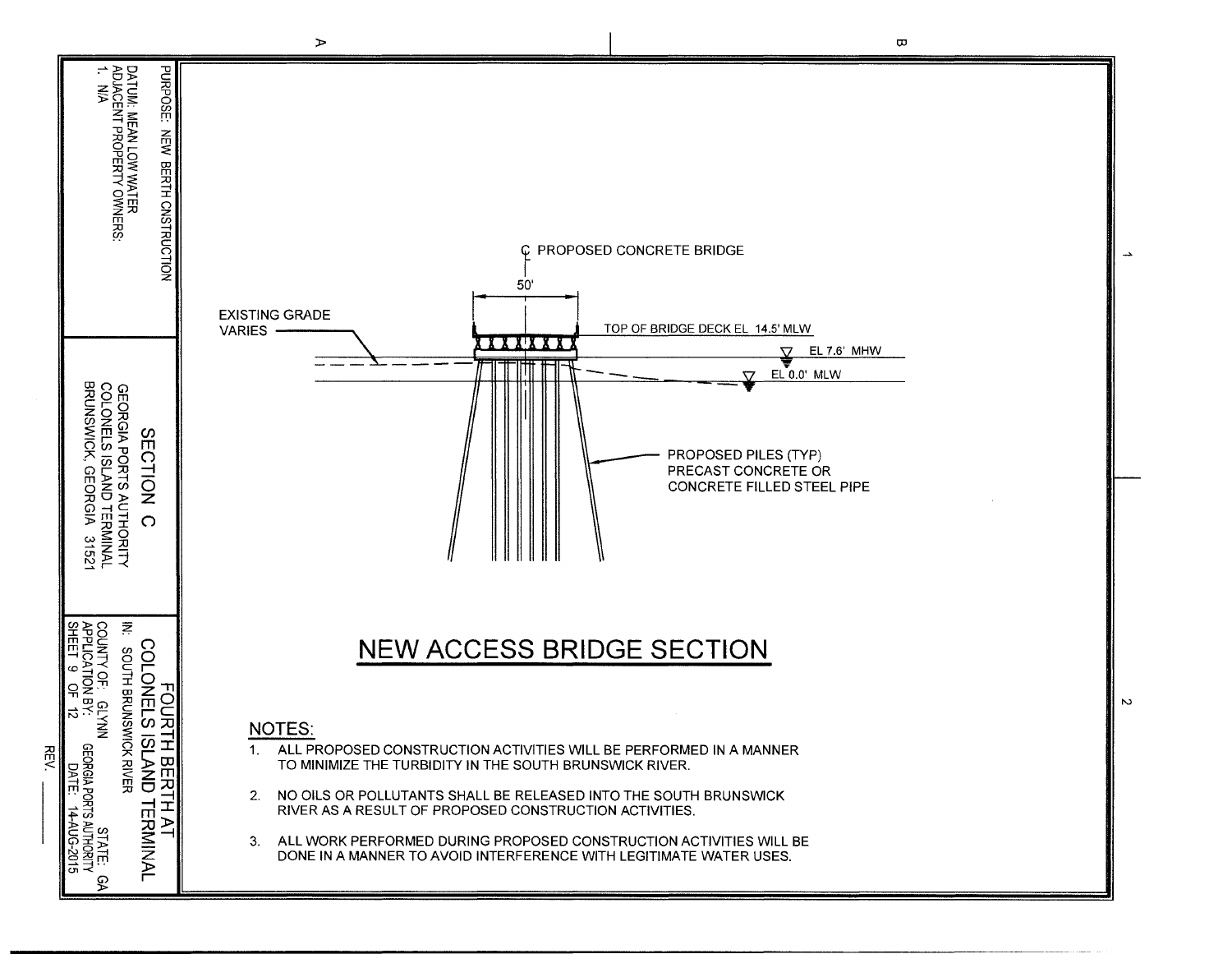

 $\triangleright$ 

 $\mathbf{\overline{\omega}}$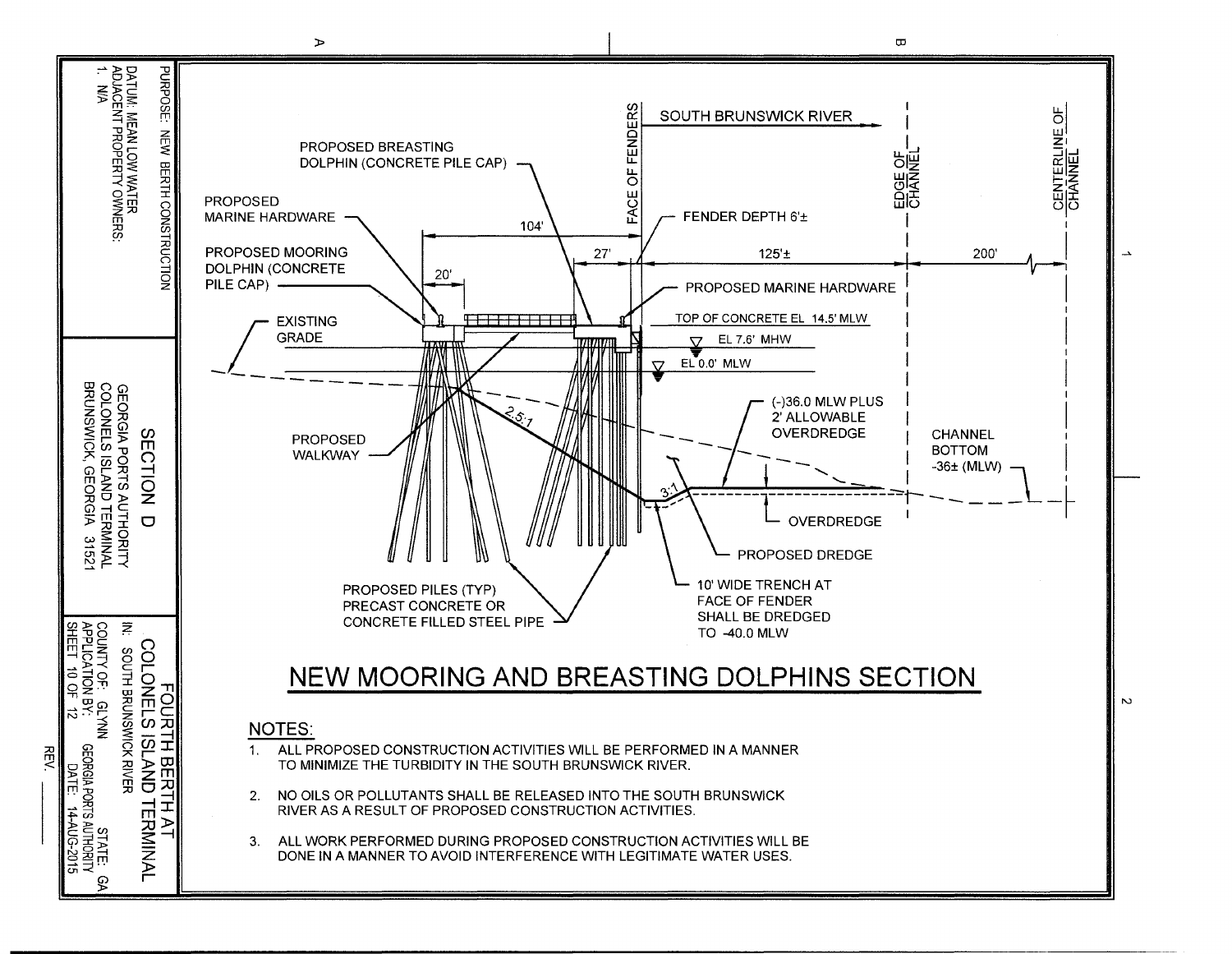

 $\sim$